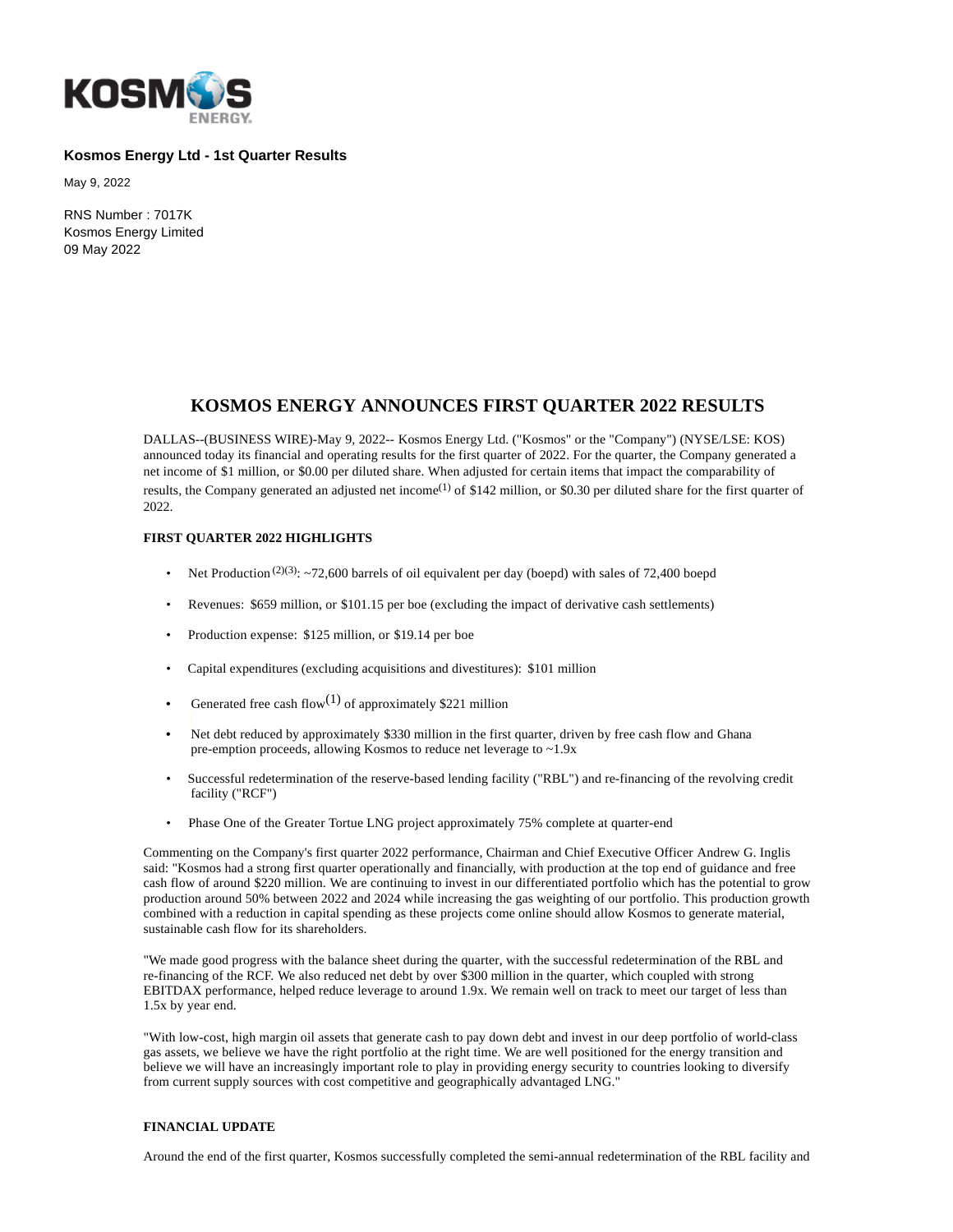re-financed the RCF. As part of the RBL re-determination, lenders approved a borrowing base capacity of \$1.25 billion with outstanding borrowings of \$0.9 billion as of March 31, 2022. The maturity of the RCF was extended to December 2024 with \$250 million of commitments.

During the quarter, Kosmos received approximately \$118 million from Tullow following the completion of pre-emption for the additional Ghana interests acquired in October 2021. Kosmos' interest in the Jubilee and TEN fields has been reduced by approximately 3.5% and 7.7%, respectively. PetroSA's pre-emption process is still ongoing, however the impact is expected to be immaterial.

Net capital expenditure for the first quarter of 2022, excluding acquisitions and divestitures, was approximately \$101 million. Full year capital expenditure guidance for 2022 of \$670 million remains unchanged for inflation (reduced from \$700 million for Ghana pre-emption) reflecting the longer duration of our supply agreements and mitigating actions taken.

Kosmos exited the first quarter of 2022 with \$2.2 billion of net debt<sup>(1)</sup> and available liquidity of approximately \$0.9 billion. Total net debt decreased in the quarter by approximately \$330 million with the strong free cash flow and the Ghana pre-emption proceeds received from Tullow. Leverage fell from around 2.5x at year end 2021 to around 1.9x at the end of the first quarter of 2022.

# **OPERATIONAL UPDATE**

### *Production*

Total net production<sup>(2)(3)</sup> in the first quarter of 2022 averaged approximately 72,600 boepd, at the top end of guidance. We exited the quarter in a slight net overlift position.

#### *Ghana*

Production<sup>(3)</sup> in Ghana averaged approximately 42,300 barrels of oil per day (bopd) net in the first quarter of 2022. Kosmos lifted four cargos from Ghana during the quarter, in line with guidance.

At Jubilee, production averaged approximately 91,200 bopd gross during the quarter. At TEN, production averaged approximately 25,000 bopd gross for the first quarter. High reliability of the Ghana production facilities continues, with uptime of the Jubilee and TEN FPSO's averaging around 99% in the first quarter as well as high levels of water injection and gas offtake from the Government of Ghana.

On Jubilee, a water injector well was drilled and completed in the first quarter and is now providing pressure support to the field. A further producer well and water injector well were drilled in the first quarter with completion expected during the second quarter, which should help to support production levels through the second half of the year.

The Jubilee floating production, storage and offloading vessel ("FPSO") is currently undergoing a two week planned shut down for routine maintenance and facility upgrades with production expected to recommence at the end of this week.

#### *U.S. Gulf of Mexico*

Production in the U.S. Gulf of Mexico averaged approximately 18,800 boepd net (83% oil) during the first quarter, impacted by unplanned facility downtime. All facilities were back online by the end of the first quarter.

Drilling of the Kodiak sidetrack well, which is being funded with insurance proceeds, is currently ongoing with production expected in the third quarter.

The Winterfell-2 appraisal well completed drilling during the first quarter and encountered approximately 40 meters of net oil pay in the first and second horizons, with better oil saturation and porosity than pre-drill expectations. The exploration tail discovered an additional oil-bearing horizon in a deeper reservoir, which is also prospective in the blocks immediately to the north. The results of this appraisal well further define the resource potential in the central Winterfell area, with our current estimate around 100 million barrels gross. We are continuing to work with partners on a low cost, lower carbon development targeting sanction around mid-year 2022, with first oil expected approximately 18 months after sanction.

During the quarter, Kosmos acquired an additional 5.5% working interest in Winterfell from Red Willow, an existing partner in the field bringing Kosmos' working interest to approximately 22% in the four central Winterfell blocks. The interest was acquired for approximately \$10 million and funded through capital reductions elsewhere. Kosmos also holds a 36.5% interest in the two blocks to the north of the Winterfell discovery.

Post quarter-end, Kosmos exercised its preferential right to purchase an additional 5.9% interest in Kodiak from Marubeni for approximately \$21 million with an additional deferred payment of \$7 million, utilizing a portion of the Ghana pre-emption proceeds.

#### *Equatorial Guinea*

Production in Equatorial Guinea averaged approximately 34,900 bopd gross and 11,500 bopd net in the first quarter of 2022. Production increased around 15% from the fourth quarter of 2021 as a result of the new wells at Okume as well as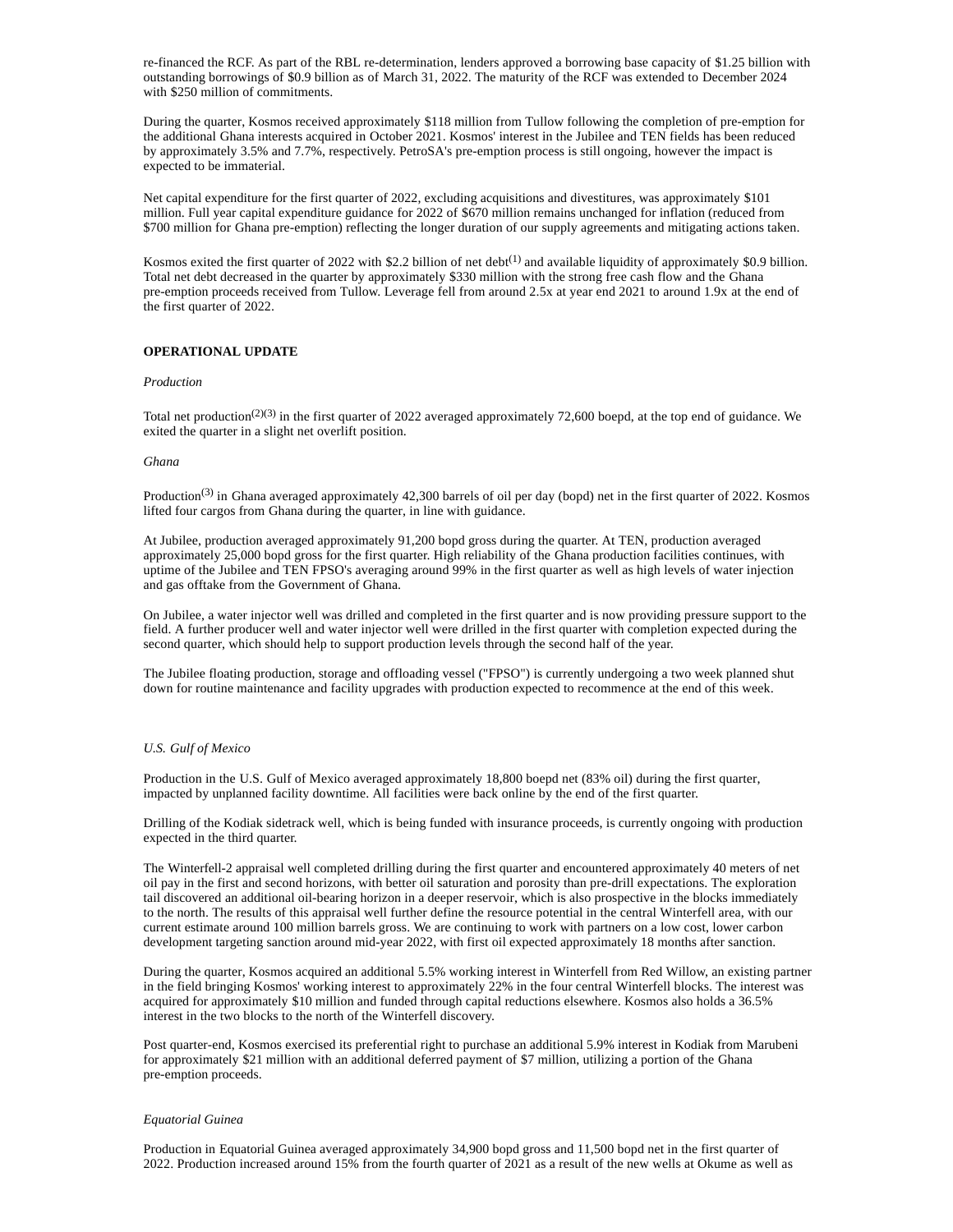~99% uptime at the Ceiba FPSO. As forecasted, Kosmos lifted 1 cargo from Equatorial Guinea during the quarter.

During the quarter, the Okume upgrade project was completed. The field-wide upgrades were undertaken to increase Okume throughput and improve process reliability by increasing power generation, fluid handling and water injection capacities.

In April, the partnership commenced a three well electrical submersible pump (ESP) installation program, expected to be completed by the end of the third quarter, which provides support to existing production.

In early May, Kosmos and its Joint Venture partners agreed with the Ministry of Mines and Hydrocarbons of Equatorial Guinea to extend the Block G petroleum contract term, which will harmonize the expiration of the Ceiba and Okume field production licenses (presently expiring in 2029 and 2034 respectively) to 2040. The extension will support the next phase of investment in the license. As part of the extension, Kosmos has agreed to pay a signature bonus, included in our 2022 capital expenditure guidance, as well as to undertake an agreed work program. Management estimates 2P reserves will increase by around 6 million barrels, and net present value of the assets at a 10% discount rate will increase by approximately \$100 million assuming \$75 Brent.

Management estimates that the transaction in Equatorial Guinea and the two transactions in the U.S. Gulf of Mexico will add around 12 million boe of resources at a price of approximately \$4 per boe.

### *Mauritania & Senegal*

The Greater Tortue Ahmeyim liquified natural gas (LNG) project was approximately 75% complete at quarter-end with the following milestones achieved in the quarter:

- FLNG: commenced pipe rack outfitting and equipment installation and testing
- FPSO: mooring piles have been pre-installed offshore and work on the FPSO in the shipyard continues with mechanical completion activities and inspection tests
- Hub Terminal: construction continues on schedule with the 21st and final caisson shipped offshore in early March 2022 and 3 caissons left to be installed
- Subsea: the offshore construction campaign is expected to commence in May 2022
- Drilling: commenced with top holes completed on two of the four wells required for first gas

### (1) A Non-GAAP measure, see attached reconciliation of non-GAAP measure.

(2) Production means net entitlement volumes. In Ghana and Equatorial Guinea, this means those volumes net to Kosmos' working interest or participating interest and net of royalty or production sharing contract effect. In the Gulf of Mexico, this means those volumes net to Kosmos' working interest and net of royalty.

(3) First quarter 2022 net production numbers include impact of Tullow's pre-emption in Ghana effective March 17, 2022.

### **Conference Call and Webcast Information**

Kosmos will host a conference call and webcast to discuss first quarter 2022 financial and operating results today at 10:00 a.m. Central time (11:00 a.m. Eastern time). The live webcast of the event can be accessed on the Investors page of Kosmos' website at [http://investors.kosmosenergy.com/investor-events.](http://investors.kosmosenergy.com/investor-events) The dial-in telephone number for the call is +1-877-407-0784. Callers in the United Kingdom should call 0800 756 3429. Callers outside the United States should dial +1-201-689-8560. A replay of the webcast will be available on the Investors page of Kosmos' website for approximately 90 days following the event.

### **About Kosmos Energy**

Kosmos is a full-cycle deepwater independent oil and gas exploration and production company focused along the Atlantic Margins. Our key assets include production offshore Ghana, Equatorial Guinea and the U.S. Gulf of Mexico, as well as a world-class gas development offshore Mauritania and Senegal. We also maintain a proven basin exploration program in Equatorial Guinea, Ghana and the U.S. Gulf of Mexico. Kosmos is listed on the New York Stock Exchange and London Stock Exchange and is traded under the ticker symbol KOS. As an ethical and transparent company, Kosmos is committed to doing things the right way. The Company's Business Principles articulate our commitment to transparency, ethics, human rights, safety and the environment. Read more about this commitment in the Kosmos Sustainability Report. For additional information, visit [www.kosmosenergy.com.](http://www.kosmosenergy.com/)

#### *Non-GAAP Financial Measures*

*EBITDAX, Adjusted net income (loss), Adjusted net income (loss) per share, free cash flow, and net debt are supplemental non-GAAP financial measures used by management and external users of the Company's consolidated financial statements, such as industry analysts, investors, lenders and rating agencies. The Company defines EBITDAX as Net income (loss) plus (i) exploration expense, (ii) depletion, depreciation and amortization expense, (iii) equity based compensation expense, (iv) unrealized (gain) loss on commodity derivatives (realized losses are deducted and realized gains are added back), (v) (gain) loss on sale of oil and gas properties, (vi) interest (income) expense, (vii) income taxes, (viii) loss on extinguishment of debt, (ix) doubtful accounts expense and (x) similar other material items which management believes affect the comparability of operating results. The Company defines Adjusted net income (loss) as Net income (loss) adjusted for certain items that impact the comparability of results. The Company defines free cash flow as net cash provided by operating activities less Oil and gas assets, Other property, and certain other items that may affect the comparability of results and excludes non-recurring activity such as acquisitions, divestitures and NOC financing. The Company defines net debt as the sum of notes outstanding issued at par and borrowings on the RBL Facility, Corporate revolver, and GoM Term Loan less cash and cash equivalents and restricted cash.*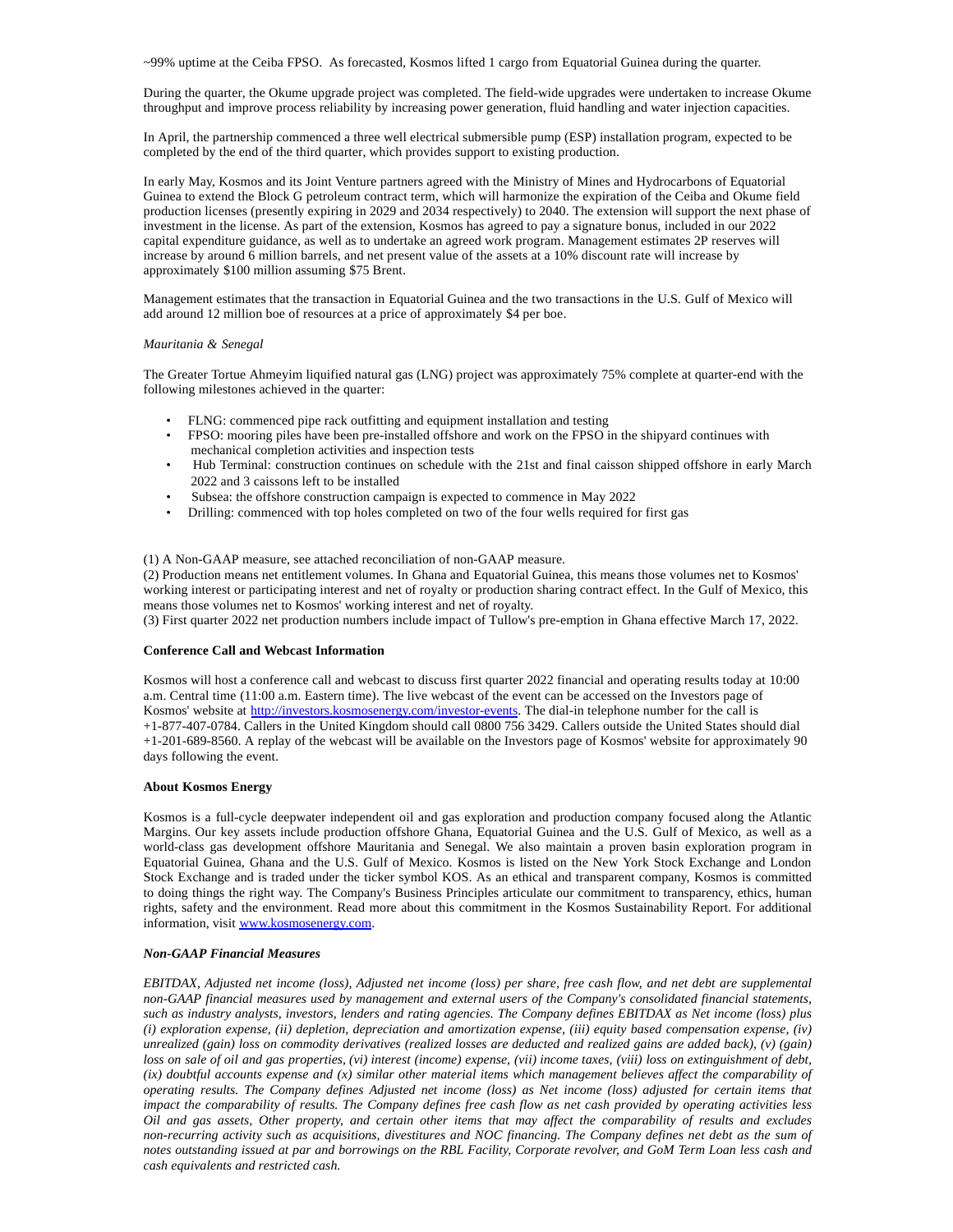*We believe that EBITDAX, Adjusted net income (loss), Adjusted net income (loss) per share, free cash flow, Net debt and other similar measures are useful to investors because they are frequently used by securities analysts, investors and other interested parties in the evaluation of companies in the oil and gas sector and will provide investors with a useful tool for assessing the comparability between periods, among securities analysts, as well as company by company. EBITDAX, Adjusted net income (loss), Adjusted net income (loss) per share, free cash flow, and net debt as presented by us may not be comparable to similarly titled measures of other companies.*

#### *Forward-Looking Statements*

*This press release contains forward-looking statements within the meaning of Section 27A of the Securities Act of 1933 and Section 21E of the Securities Exchange Act of 1934. All statements, other than statements of historical facts, included in this press release that address activities, events or developments that Kosmos expects, believes or anticipates will or may occur in the future are forward-looking statements. Kosmos' estimates and forward-looking statements are mainly based on its current expectations and estimates of future events and trends, which affect or may affect its businesses and operations. Although Kosmos believes that these estimates and forward-looking statements are based upon reasonable assumptions, they are subject to several risks and uncertainties and are made in light of information currently available to Kosmos. When used in this press release, the words "anticipate," "believe," "intend," "expect," "plan," "will" or other similar words are intended to identify forward-looking statements. Such statements are subject to a number of assumptions, risks and uncertainties, many of which are beyond the control of Kosmos (including, but not limited to, the impact of the COVID-19 pandemic), which may cause actual results to differ materially from those implied or expressed by the forward-looking statements. Further information on such assumptions, risks and uncertainties is available in Kosmos' Securities and Exchange Commission ("SEC") filings. Kosmos undertakes no obligation and does not intend to update or correct these forward-looking statements to reflect events or circumstances occurring after the date of this press release, except as required by applicable law. You are cautioned not to place undue reliance on these forward-looking statements, which speak only as of the date of this press release. All forward-looking statements are qualified in their entirety by this cautionary statement.*

###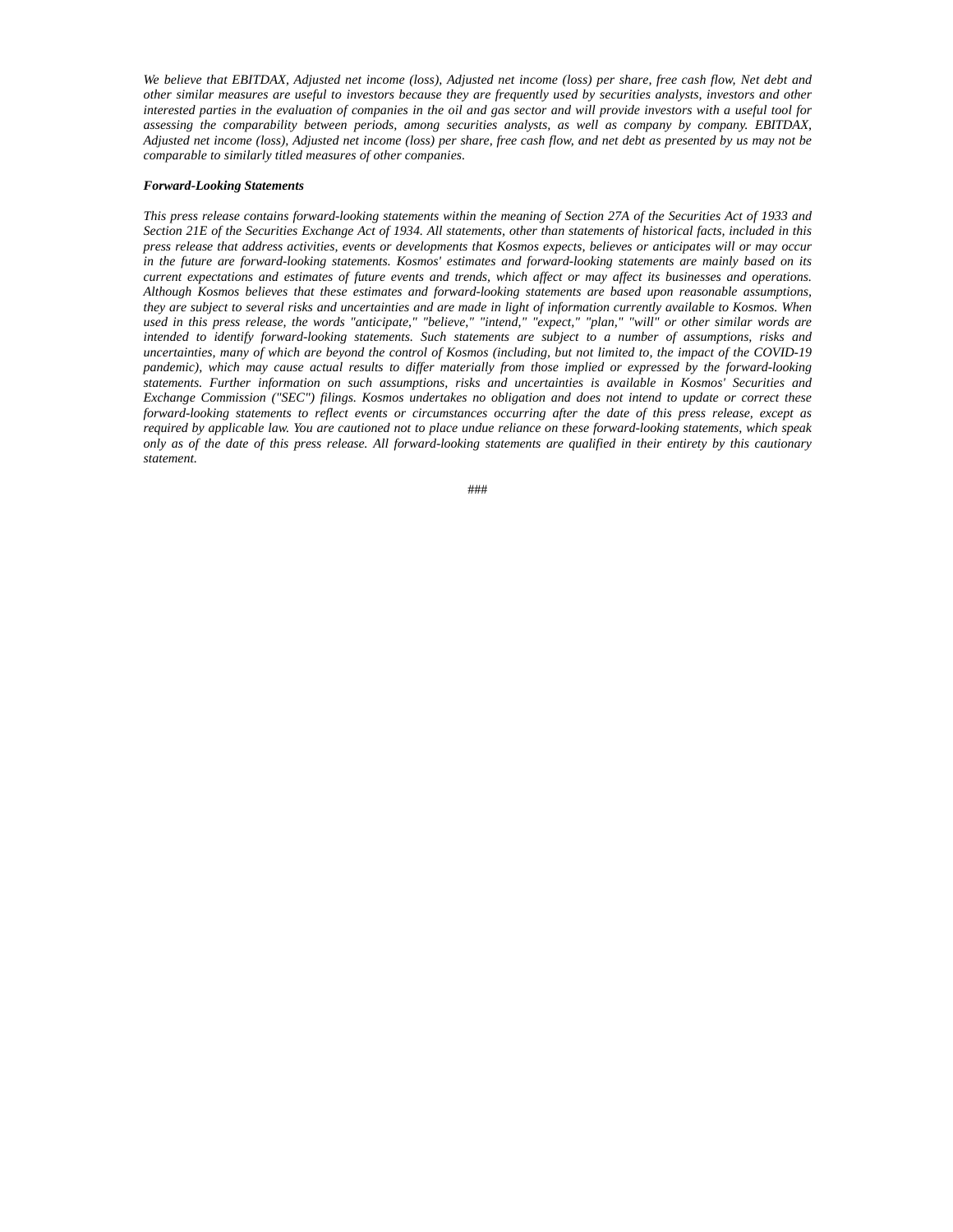# **Kosmos Energy Ltd. Consolidated Statements of Operations (In thousands, except per share amounts, unaudited)**

|                                                                                |             | <b>Three Months Ended</b> |
|--------------------------------------------------------------------------------|-------------|---------------------------|
|                                                                                |             | March 31,                 |
|                                                                                | 2022        | 2021                      |
| <b>Revenues and other income:</b>                                              |             |                           |
| Oil and gas revenue                                                            | \$659,015   | \$176,474                 |
| Gain on sale of assets                                                         |             | 26                        |
| Other income, net                                                              | 52          | 70                        |
| Total revenues and other income                                                | 659,067     | 176,570                   |
| <b>Costs and expenses:</b>                                                     |             |                           |
| Oil and gas production                                                         | 124,703     | 45,752                    |
| Facilities insurance modifications, net                                        | 7,136       | 671                       |
| <b>Exploration</b> expenses                                                    | 11,876      | 8,181                     |
| General and administrative                                                     | 25,793      | 22,441                    |
| Depletion, depreciation and amortization                                       | 158,969     | 76,541                    |
| Interest and other financing costs, net                                        | 33,139      | 24,528                    |
| Derivatives, net                                                               | 282,172     | 102,461                   |
| Other expenses, net                                                            | 2,426       | 3,468                     |
| Total costs and expenses                                                       | 646,214     | 284,043                   |
| Income (loss) before income taxes                                              | 12,853      | (107, 473)                |
| Income tax expense (benefit)                                                   | 11,453      | (16,705)                  |
| Net income (loss)                                                              | \$<br>1,400 | \$ (90, 768)              |
| Net income (loss) per share:                                                   |             |                           |
| Basic                                                                          | \$          | \$<br>(0.22)              |
| Diluted                                                                        | \$          | \$<br>(0.22)              |
| Weighted average number of shares used to compute net income (loss) per share: |             |                           |
| Basic                                                                          | 454,102     | 407,365                   |
| Diluted                                                                        | 469,164     | 407,365                   |
|                                                                                |             |                           |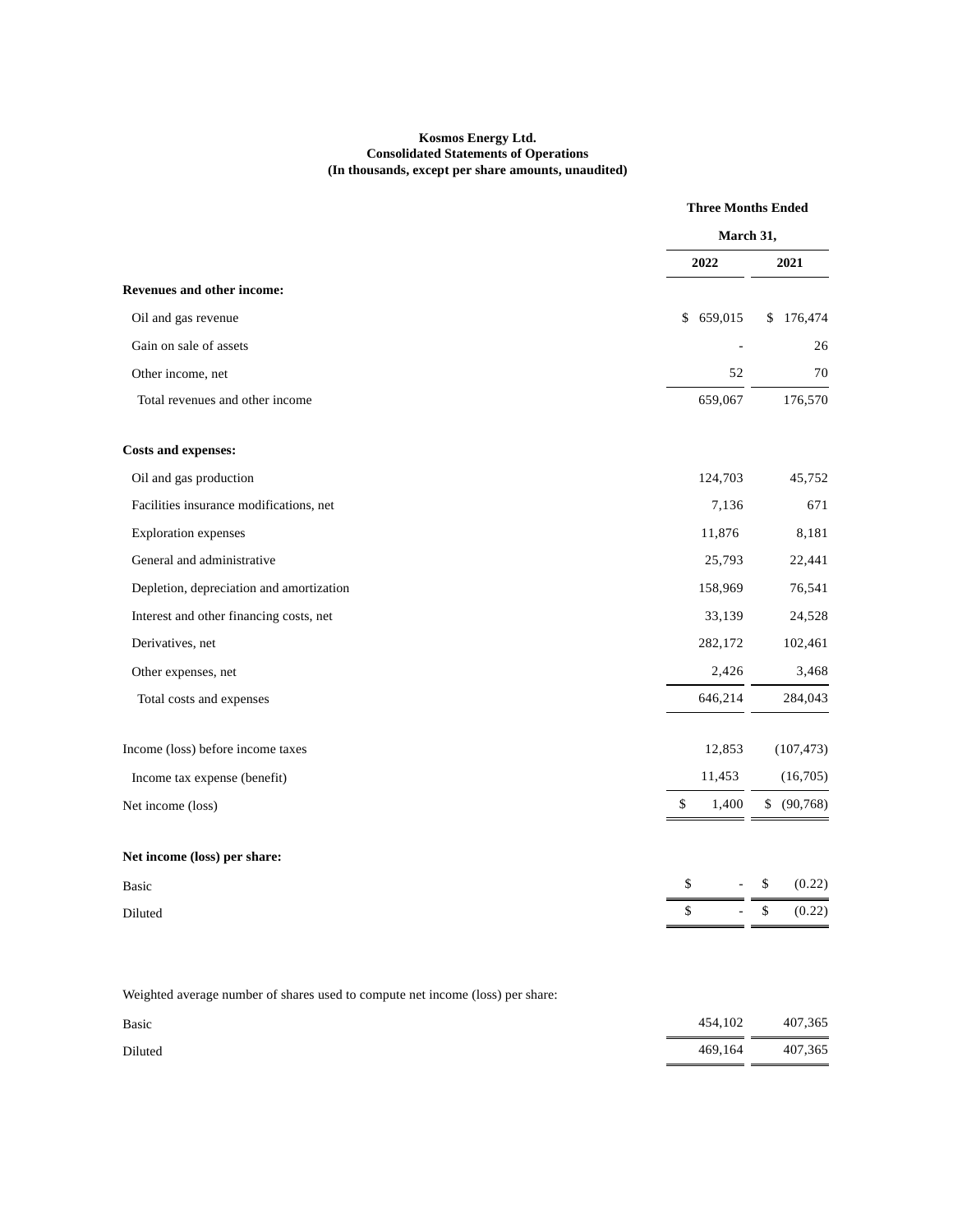# **Kosmos Energy Ltd. Condensed Consolidated Balance Sheets (In thousands, unaudited)**

|                                            |    | March 31,<br>2022 |    | December 31,<br>2021 |  |
|--------------------------------------------|----|-------------------|----|----------------------|--|
|                                            |    |                   |    |                      |  |
| <b>Assets</b>                              |    |                   |    |                      |  |
| Current assets:                            |    |                   |    |                      |  |
| Cash and cash equivalents                  | \$ | 337,834           | \$ | 131,620              |  |
| Receivables, net                           |    | 213,270           |    | 177,526              |  |
| Other current assets                       |    | 243,085           |    | 232,806              |  |
| Total current assets                       |    | 794,189           |    | 541,952              |  |
| Property and equipment, net                |    | 4,030,816         |    | 4,183,987            |  |
| Other non-current assets                   |    | 196,356           |    | 214,712              |  |
| <b>Total assets</b>                        | \$ | 5,021,361         | \$ | 4,940,651            |  |
| Liabilities and stockholders' equity       |    |                   |    |                      |  |
| Current liabilities:                       |    |                   |    |                      |  |
| Accounts payable                           | \$ | 224,594           | \$ | 184,403              |  |
| Accrued liabilities                        |    | 330,492           |    | 250,670              |  |
| Current maturities of long-term debt       |    | 130,000           |    | 30,000               |  |
| Other current liabilities                  |    | 248,021           |    | 65,879               |  |
| Total current liabilities                  |    | 933,107           |    | 530,952              |  |
| Long-term liabilities:                     |    |                   |    |                      |  |
| Long-term debt, net                        |    | 2,385,629         |    | 2,590,495            |  |
| Deferred tax liabilities                   |    | 580,613           |    | 711,038              |  |
| Other non-current liabilities              |    | 585,691           |    | 578,929              |  |
| Total long-term liabilities                |    | 3,551,933         |    | 3,880,462            |  |
| Total stockholders' equity                 |    | 536,321           |    | 529,237              |  |
| Total liabilities and stockholders' equity | \$ | 5,021,361         | \$ | 4,940,651            |  |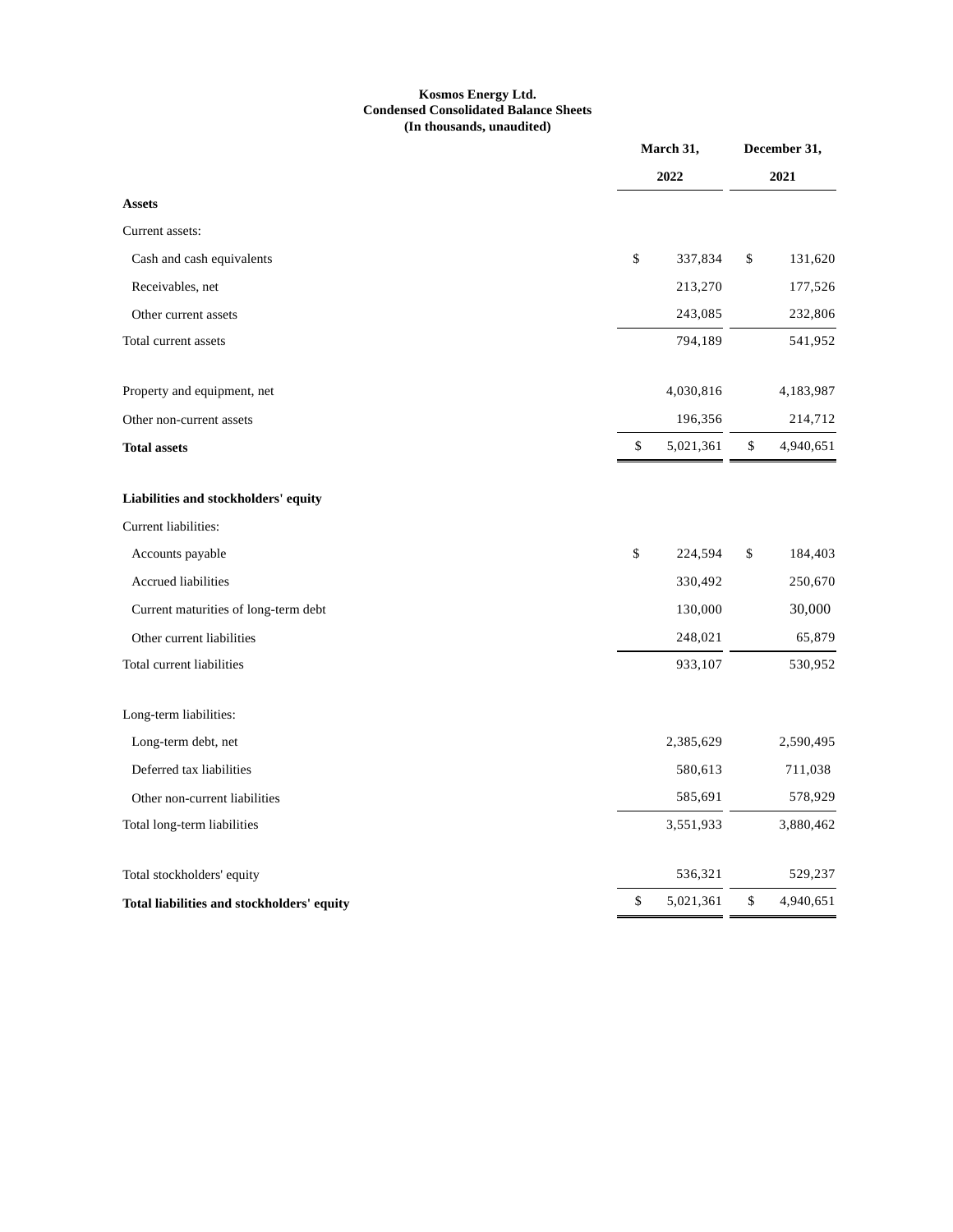# **Kosmos Energy Ltd. Condensed Consolidated Statements of Cash Flow (In thousands, unaudited)**

|                                                                                                       | <b>Three Months Ended</b><br>March 31, |            |  |              |
|-------------------------------------------------------------------------------------------------------|----------------------------------------|------------|--|--------------|
|                                                                                                       |                                        |            |  |              |
|                                                                                                       |                                        | 2022       |  | 2021         |
| <b>Operating activities:</b>                                                                          |                                        |            |  |              |
| Net income (loss)                                                                                     | \$                                     | 1,400      |  | \$ (90, 768) |
| Adjustments to reconcile net income (loss) to net cash provided by (used in) operating<br>activities: |                                        |            |  |              |
| Depletion, depreciation and amortization (including deferred financing costs)                         |                                        | 161,639    |  | 79,112       |
| Deferred income taxes                                                                                 |                                        | (85,792)   |  | (22,079)     |
| Unsuccessful well costs and leasehold impairments                                                     |                                        | 2,401      |  | 1,469        |
| Change in fair value of derivatives                                                                   |                                        | 290,806    |  | 106,158      |
| Cash settlements on derivatives, net(1)                                                               |                                        | (93,050)   |  | (32,998)     |
| Equity-based compensation                                                                             |                                        | 8,392      |  | 8,281        |
| Gain on sale of assets                                                                                |                                        |            |  | (26)         |
| Loss on extinguishment of debt                                                                        |                                        | 192        |  |              |
| Other                                                                                                 |                                        | (2,288)    |  | (890)        |
| Changes in assets and liabilities:                                                                    |                                        |            |  |              |
| Net changes in working capital                                                                        |                                        | 45,928     |  | (94, 885)    |
| Net cash provided by (used in) operating activities                                                   |                                        | 329,628    |  | (46, 626)    |
| <b>Investing activities</b>                                                                           |                                        |            |  |              |
| Oil and gas assets                                                                                    |                                        | (108, 834) |  | (128, 802)   |
| Proceeds on sale of assets                                                                            |                                        | 118,222    |  | 631          |
| Notes receivable from partners                                                                        |                                        |            |  | (22, 416)    |
| Net cash provided by (used in) investing activities                                                   |                                        | 9,388      |  | (150, 587)   |
| <b>Financing activities:</b>                                                                          |                                        |            |  |              |
| Borrowings on long-term debt                                                                          |                                        |            |  | 100,000      |
| Payments on long-term debt                                                                            |                                        | (107, 500) |  | (350,000)    |
| Net proceeds from issuance of senior notes                                                            |                                        |            |  | 444,375      |
| Purchase of treasury stock / tax withholdings                                                         |                                        | (2,753)    |  | (1,018)      |
| Dividends                                                                                             |                                        | (642)      |  | (430)        |
| Deferred financing costs                                                                              |                                        | (5,738)    |  | (1,034)      |
| Net cash provided by (used in) financing activities                                                   |                                        | (116, 633) |  | 191,893      |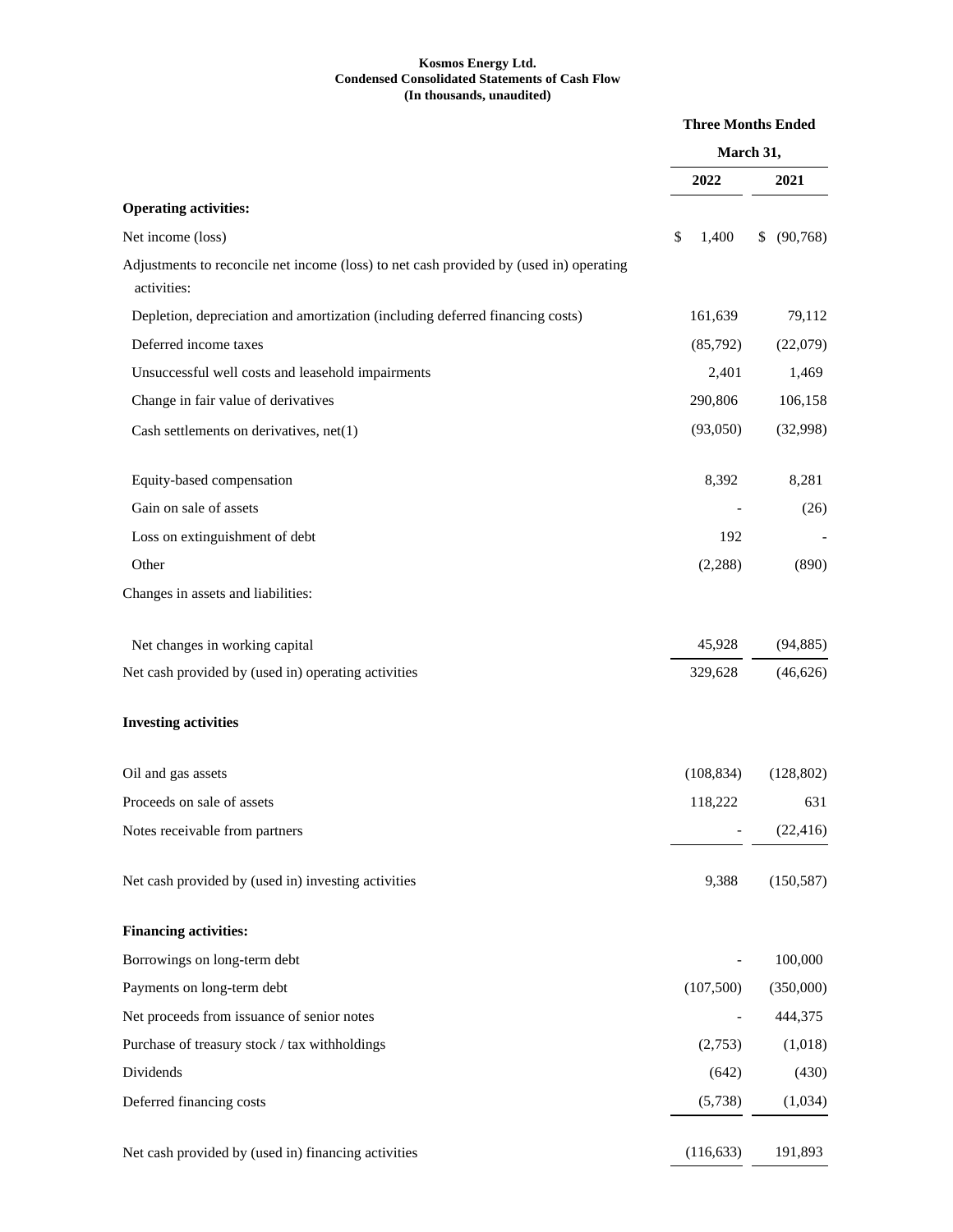| Net increase (decrease) in cash, cash equivalents and restricted cash | 222.383   | (5,320)   |
|-----------------------------------------------------------------------|-----------|-----------|
| Cash, cash equivalents and restricted cash at beginning of period     | 174.896   | 149.764   |
| Cash, cash equivalents and restricted cash at end of period           | \$397.279 | \$144,444 |

<sup>(1)</sup> Cash settlements on commodity hedges were \$(83.6) million and \$(28.6) million for the three months ended March 31, 2022 and 2021, respectively.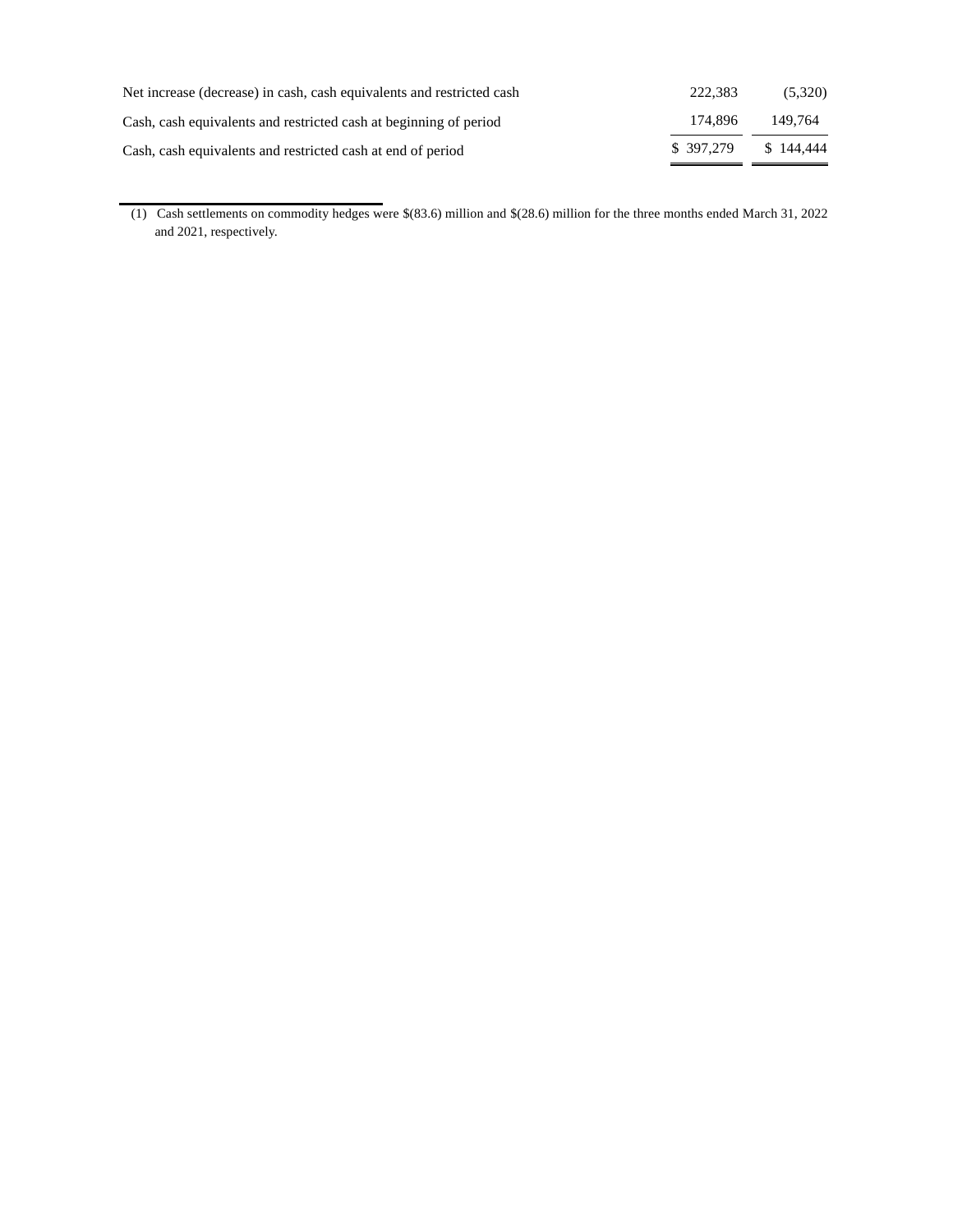### **Kosmos Energy Ltd. EBITDAX (In thousands, unaudited)**

|                                                             | <b>Three Months Ended</b><br>March 31, 2022<br><b>March 31, 2021</b> |              | <b>Twelve Months</b><br><b>Ended</b><br>March 31, 2022 |    |            |
|-------------------------------------------------------------|----------------------------------------------------------------------|--------------|--------------------------------------------------------|----|------------|
|                                                             |                                                                      |              |                                                        |    |            |
|                                                             | \$                                                                   |              |                                                        |    | \$         |
| Net income (loss)                                           | 1,400                                                                | \$           | (90, 768)                                              |    | 14,332     |
| <b>Exploration</b> expenses                                 | 11,876                                                               |              | 8,181                                                  |    | 69,077     |
| Facilities insurance modifications, net                     | 7,136                                                                |              | 671                                                    |    | 4,879      |
| Depletion, depreciation and amortization                    | 158,969                                                              |              | 76,541                                                 |    | 549,649    |
| Equity-based compensation                                   | 8,392                                                                |              | 8,281                                                  |    | 31,762     |
| Derivatives, net                                            | 282,172                                                              |              | 102,461                                                |    | 449,896    |
| Cash settlements on commodity derivatives                   | (83, 563)                                                            |              | (28, 623)                                              |    | (279, 361) |
| Restructuring and other                                     | 222                                                                  |              | 1,186                                                  |    | 2,859      |
| Other, net                                                  | 2,204                                                                |              | 2,282                                                  |    | 6,210      |
| Gain on sale of assets                                      |                                                                      |              | (26)                                                   |    | (1,538)    |
| Interest and other financing costs, net                     | 33,139                                                               |              | 24,528                                                 |    | 136,982    |
| Income tax expense (benefit)                                | 11,453                                                               |              | (16,705)                                               |    | 62,614     |
| <b>EBITDAX</b>                                              | $\mathbb{S}$<br>433,400                                              | $\mathbb{S}$ | 88,009                                                 | \$ | 1,047,361  |
| Acquired Ghana interest and pre-emption interest EBITDAX(1) | (22, 208)                                                            |              |                                                        |    | 97,986     |
| Pro Forma EBITDAX                                           | \$<br>411,192                                                        |              |                                                        | \$ | 1,145,347  |
|                                                             |                                                                      |              |                                                        |    |            |

<sup>(1)</sup> Three Months Ended March 31, 2022 EBITDAX for the Acquired Ghana Interest and pre-emption interest of \$(22.2) million is comprised of Revenues of \$24.2 million less direct operating expenses of \$1.4 million for the pre-empted interest which has been excluded to present Pro Forma EBITDAX for the three months ended March 31, 2022. Twelve Months Ended March 31, 2022 EBITDAX for the Acquired Ghana Interest and pre-emption interest of \$98.0 million is comprised of Revenues of \$345.3 million less direct operating expenses of \$247.3 million for the acquired properties. Consistent with the definition of EBITDAX, \$1.3 million of Facilities insurance modifications, net has been excluded from the results to present the Acquired Ghana Interests Twelve Months Ended March 31, 2022 EBITDAX. The results are presented on the accrual basis of accounting, however as the acquired properties were not accounted for or operated as a separate segment, division, or entity, complete financial statements under U.S. generally accepted accounting principles are not available or practicable to produce. The results are not intended to be a complete presentation of the results of operations of the acquired properties and may not be representative of future operations as they do not include general and administrative expenses; interest expense; depreciation, depletion, and amortization; provision for income taxes; and certain other revenues and expenses not directly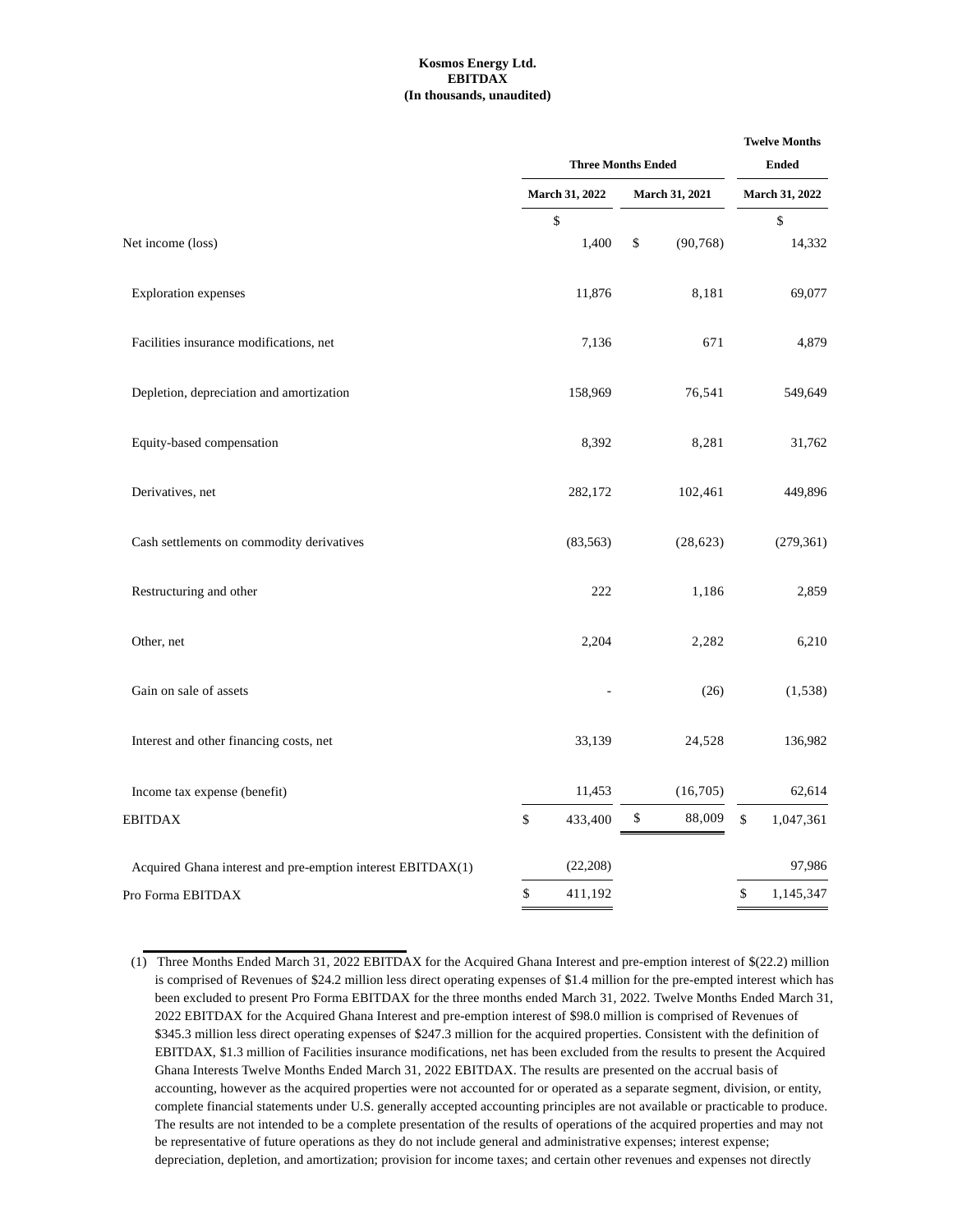associated with revenues from the sale of crude oil.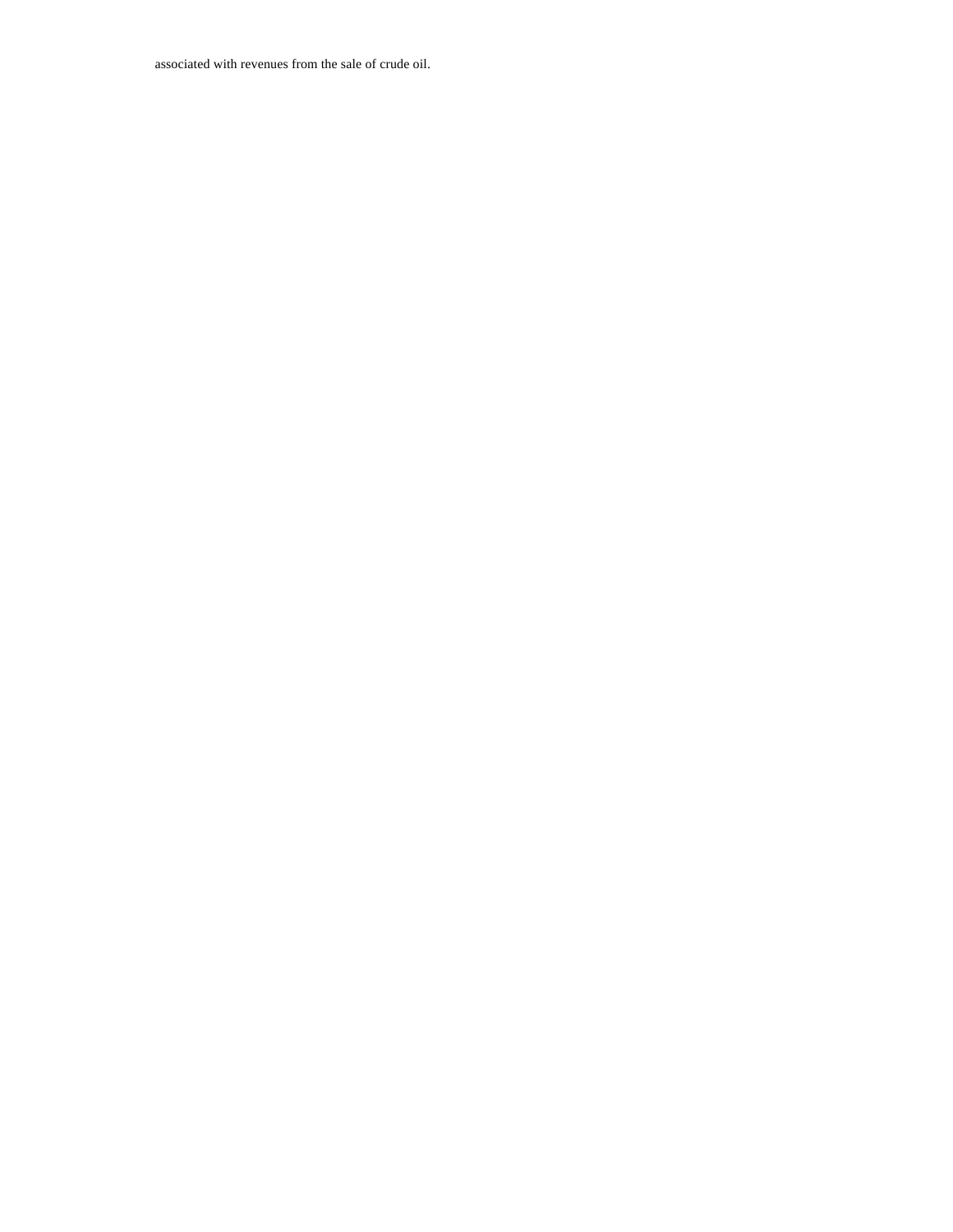# **Kosmos Energy Ltd. Adjusted Net Income (Loss) (In thousands, except per share amounts, unaudited)**

|                                                          |               | <b>Three Months Ended</b> |           |
|----------------------------------------------------------|---------------|---------------------------|-----------|
|                                                          | March 31,     |                           |           |
|                                                          | 2022          |                           | 2021      |
| Net income (loss)                                        | \$<br>1,400   | \$                        | (90, 768) |
| Derivatives, net                                         | 282,172       |                           | 102,461   |
| Cash settlements on commodity derivatives                | (83, 563)     |                           | (28, 623) |
| Gain on sale of assets                                   |               |                           | (26)      |
|                                                          | 7,136         |                           |           |
| Facilities insurance modifications, net                  |               |                           | 671       |
| Restructuring and other                                  |               | 222                       | 1,186     |
| Other, net                                               | 2,109         |                           | 2,323     |
| Loss on extinguishment of debt                           |               | 192                       |           |
| Total selected items before tax                          | 208,268       |                           | 77,992    |
| Income tax expense (benefit) on adjustments(1)           | (63,980)      |                           | (20, 198) |
| Impact of valuation adjustments and U.S. tax law changes | (3,295)       |                           |           |
| Adjusted net income (loss)                               | \$<br>142,393 |                           | (32, 974) |
| Net income (loss) per diluted share                      | \$            | \$<br>$\overline{a}$      | (0.22)    |
| Derivatives, net                                         |               | 0.60                      | 0.25      |
| Cash settlements on commodity derivatives                | (0.18)        |                           | (0.07)    |
| Gain on sale of assets                                   |               |                           |           |
| Facilities insurance modifications, net                  | 0.02          |                           |           |
| Restructuring and other                                  |               |                           |           |
| Other, net                                               |               |                           | $0.01\,$  |
| Loss on extinguishment of debt                           |               |                           |           |
| Total selected items before tax                          | 0.44          |                           | 0.19      |
| Income tax expense (benefit) on adjustments $(1)$        | (0.13)        |                           | (0.05)    |
| Impact of valuation adjustments and U.S. tax law changes | (0.01)        |                           |           |
| Adjusted net income (loss) per diluted share             | \$            | $0.30\,$ \$               | (0.08)    |
| Weighted average number of diluted shares                | 469,164       |                           | 407,365   |

(1) Income tax expense is calculated at the statutory rate in which such item(s) reside. Statutory rates for the U.S. and Ghana/Equatorial Guinea are 21% and 35%, respectively.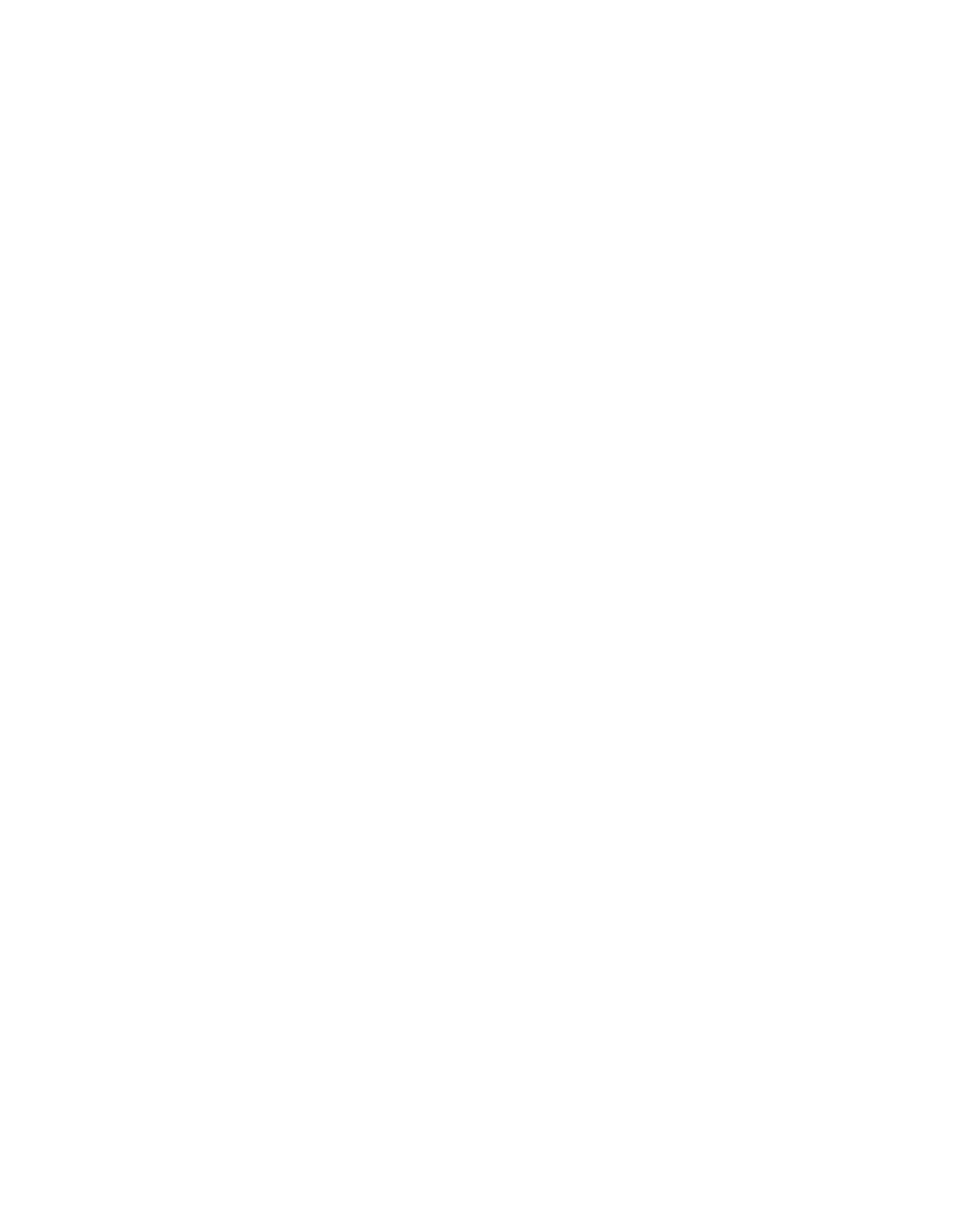# **Kosmos Energy Ltd. Free Cash Flow (In thousands, unaudited)**

|                                                           | <b>Three Months Ended</b> |                |  |
|-----------------------------------------------------------|---------------------------|----------------|--|
|                                                           | March 31,                 |                |  |
|                                                           | 2022                      | 2021           |  |
| <b>Reconciliation of free cash flow:</b>                  |                           |                |  |
| Net cash provided by (used in) operating activities       | \$329,628                 | (46,626)<br>S. |  |
| Net cash used for oil and gas assets - base business      | (85, 925)                 | (48, 514)      |  |
| Base business free cash flow                              | 243.703                   | (95, 140)      |  |
| Net cash used for oil and gas assets - Mauritania/Senegal | (22,909)                  | (80, 288)      |  |
| Free cash flow $(1)$                                      | \$220,794                 | \$(175, 428)   |  |

<sup>(1)</sup> Commencing in the fourth quarter of 2021, the Company refined its definition of free cash flow to exclude non-recurring activity such as acquisitions, divestitures and NOC financing that may affect the comparability of results in order to better reflect cash flow of the underlying business, consistent with general industry practice.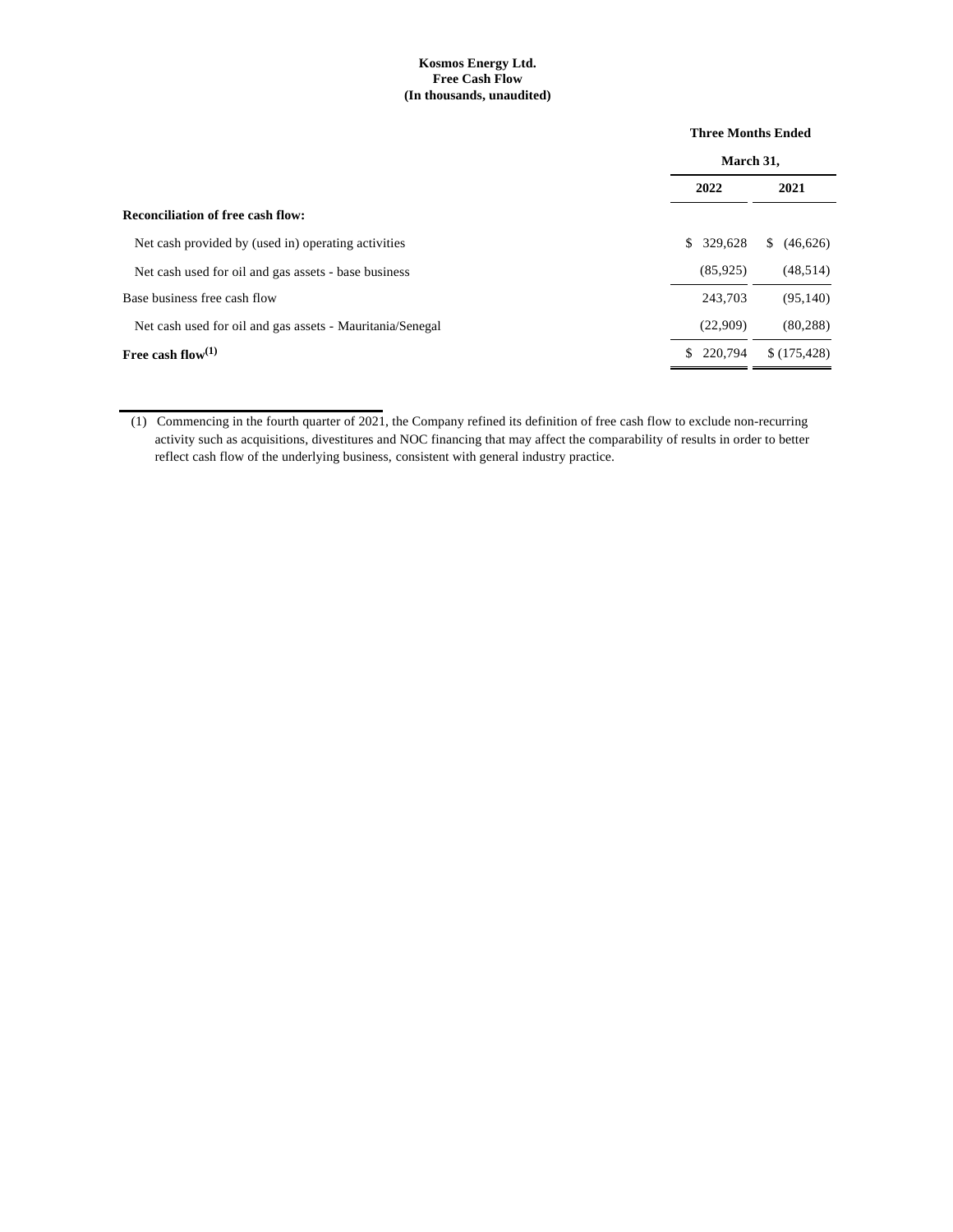### **Operational Summary (In thousands, except barrel and per barrel data, unaudited)**

|                                                          | <b>Three Months Ended</b> |                            |
|----------------------------------------------------------|---------------------------|----------------------------|
|                                                          | March 31,                 |                            |
|                                                          | 2022                      | 2021                       |
| <b>Net Volume Sold</b>                                   |                           |                            |
| Oil (MMBbl)                                              | 6.348                     | 3.068                      |
| Gas (MMcf)                                               | 1.004                     | 1.325                      |
| Total (MMBoe)                                            | 6.515                     | 3.289                      |
| Total (Boepd)                                            | 72.393                    | 36.543                     |
| Revenue                                                  |                           |                            |
| Oil sales                                                | \$<br>654,079             | \$<br>171,934              |
| Gas sales                                                | 4,936                     | 4,540                      |
| Total sales                                              | 659,015                   | 176,474                    |
| Cash settlements on commodity derivatives                | (83, 563)                 | (28, 623)                  |
| Realized revenue                                         | \$<br>575,452             | \$<br>147,851              |
|                                                          | \$                        | $\mathbb{S}$               |
| <b>Oil and Gas Production Costs</b>                      | 124,703                   | 45,752                     |
| Sales per Bbl/Mcf/Boe                                    |                           |                            |
| Oil sales per Bbl                                        | $\$$<br>103.04            | \$<br>56.04                |
| Gas sales per Mcf                                        | 4.92                      | 3.43                       |
| Total sales per Boe                                      | 101.15                    | 53.66                      |
| Cash settlements on commodity derivatives per oil Bbl(1) | (13.16)                   | (9.33)                     |
| Realized revenue per Boe                                 | 88.32                     | 44.96                      |
| Oil and gas production costs per Boe                     | $\$$<br>19.14             | $\boldsymbol{\$}$<br>13.91 |
|                                                          |                           |                            |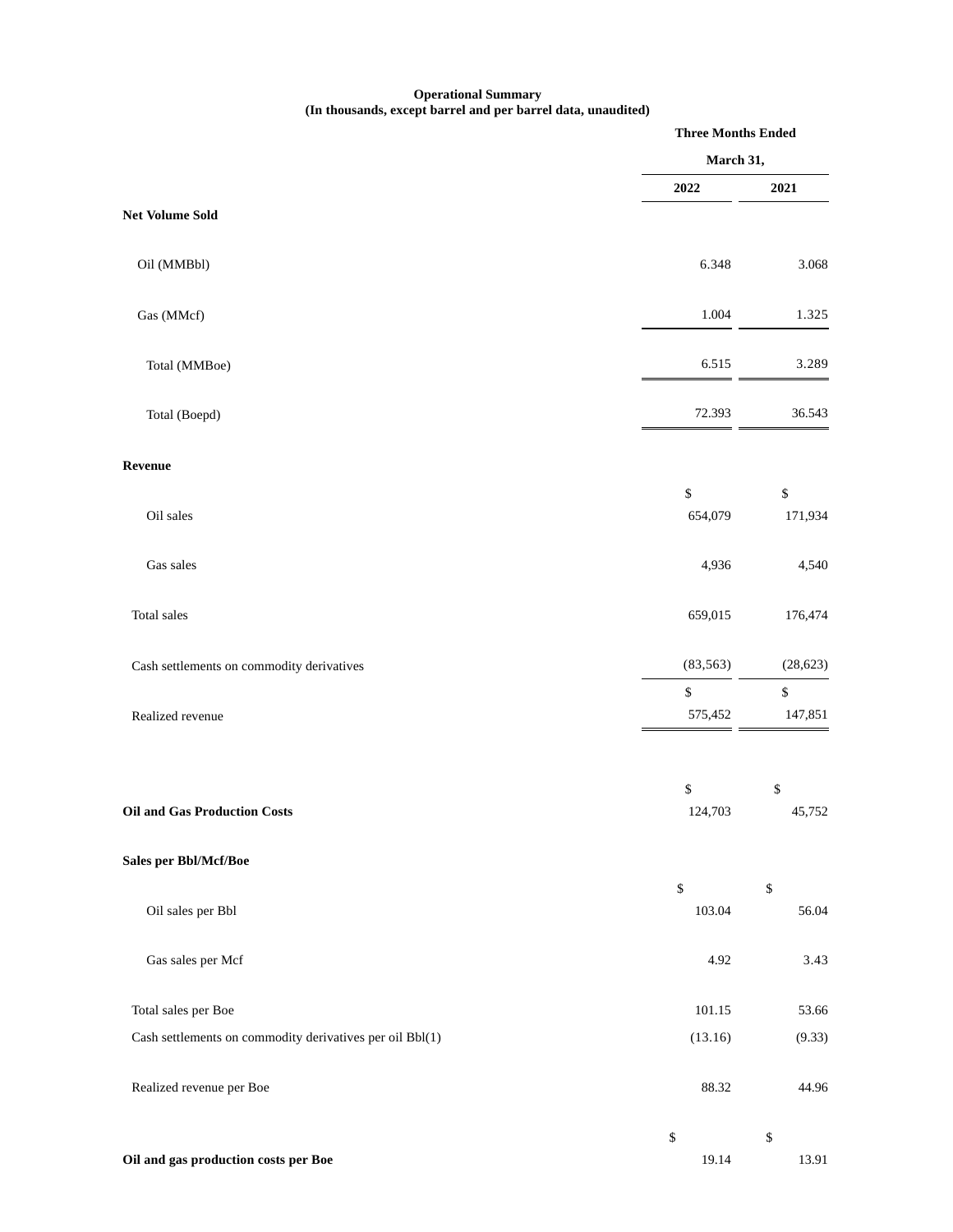(1) Cash settlements on commodity derivatives are only related to Kosmos and are calculated on a per barrel basis using Kosmos' Net Oil Volumes Sold.

Kosmos was overlifted by approximately 56.0 thousand barrels as of March 31, 2022.

# **Hedging Summary As of March 31, 2022(1) (Unaudited)**

|                   |                  |             | <b>Weighted Average Price per Bbl</b> |                          |                |
|-------------------|------------------|-------------|---------------------------------------|--------------------------|----------------|
|                   | <b>Index</b>     | <b>MBbl</b> | Floor(2)                              | <b>Sold Put</b>          | <b>Ceiling</b> |
| 2022:             |                  |             |                                       |                          |                |
| Three-way collars | Dated Brent      | 3,375       | 56.67                                 | 43.33                    | 76.91          |
| Three-way collars | <b>NYMEX WTI</b> | 750         | 65.00                                 | 50.00                    | 85.00          |
| Two-way collars   | Dated Brent      | 5,000       | 63.25                                 | $\overline{\phantom{a}}$ | 84.00          |
| 2023:             |                  |             |                                       |                          |                |
| Three-way collars | Dated Brent      | 2,000       | 65.00                                 | 47.50                    | 95.25          |

(1) Please see the Company's filed 10-K for full disclosure on hedging material. Includes hedging position as of March 31, 2022 and hedges added since year-end.

(2) "Floor" represents floor price for collars or swaps and strike price for purchased puts.

Note: Excludes 1.2 MMBbls of sold (short) calls with a strike price of \$60.00 per Bbl in 2022.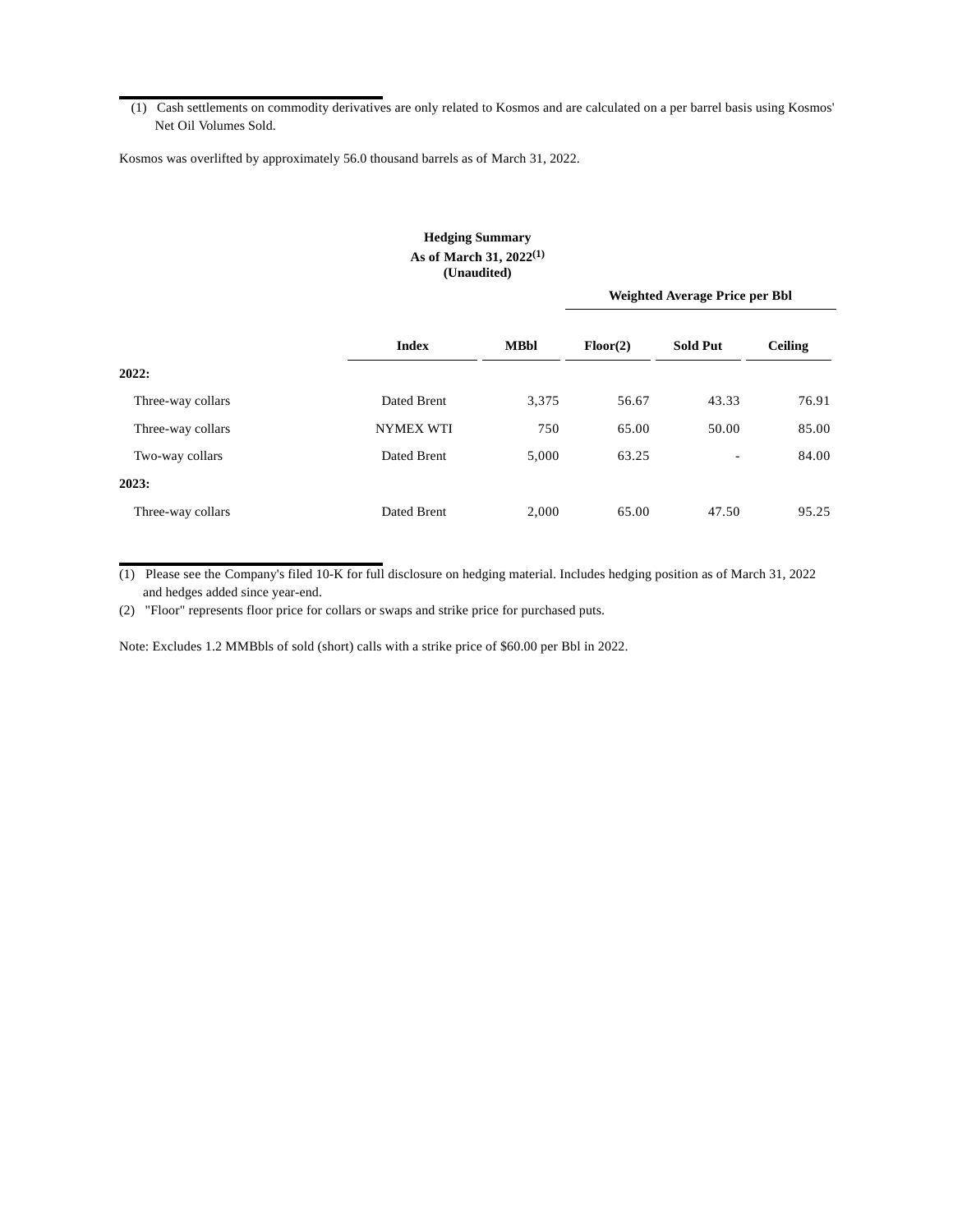|                            | 2022 Guidance $(1)$           |                             |  |
|----------------------------|-------------------------------|-----------------------------|--|
|                            | 2Q2022                        | FY 2022 Guidance            |  |
| Production(2,3)            | $60,000 - 63,000$ boe per day | 63,000 - 67,000 boe per day |  |
| Opex                       | $$17.00 - $19.00$ per boe     | $$16.00 - $18.00$ per boe   |  |
| DD&A                       | $$21.00 - $23.00$ per boe     |                             |  |
| $G&A(\sim65\%$ cash)       | \$24 - \$26 million           | \$90 - \$100 million        |  |
| <b>Exploration Expense</b> | $$10 - $15$ million           | \$45 - \$55 million         |  |
| Net Interest               | $~10$ million / quarter       |                             |  |
| Tax                        | $$13.00 - $15.00$ per boe     | $$10.00 - $12.00$ per boe   |  |

*Note: Ghana / Equatorial Guinea revenue calculated by number of cargos.*

(1) Includes impact of Tullow's pre-emption in Ghana, effective 17 March 2022.

(3) U.S. Gulf of Mexico Production - 2Q 2022 forecast 19,000-20,000 boe per day. FY2022: 18,500-20,500 boe per day. Oil/Gas/NGL split for 2022: ~80%/~12%/~8%.

Capital Expenditure(4)  $\sim$  \$200 million  $\sim$  \$670 million

(4) Excludes acquisitions/sales of oil & gas assets.

<sup>(2) 2</sup>Q 2022 cargos forecast - Ghana: 3 cargos / Equatorial Guinea: 1 cargo. FY 2022 Ghana: 14 cargos / Equatorial Guinea 3.5 cargos. Average cargo size ~950,000 barrels of oil.